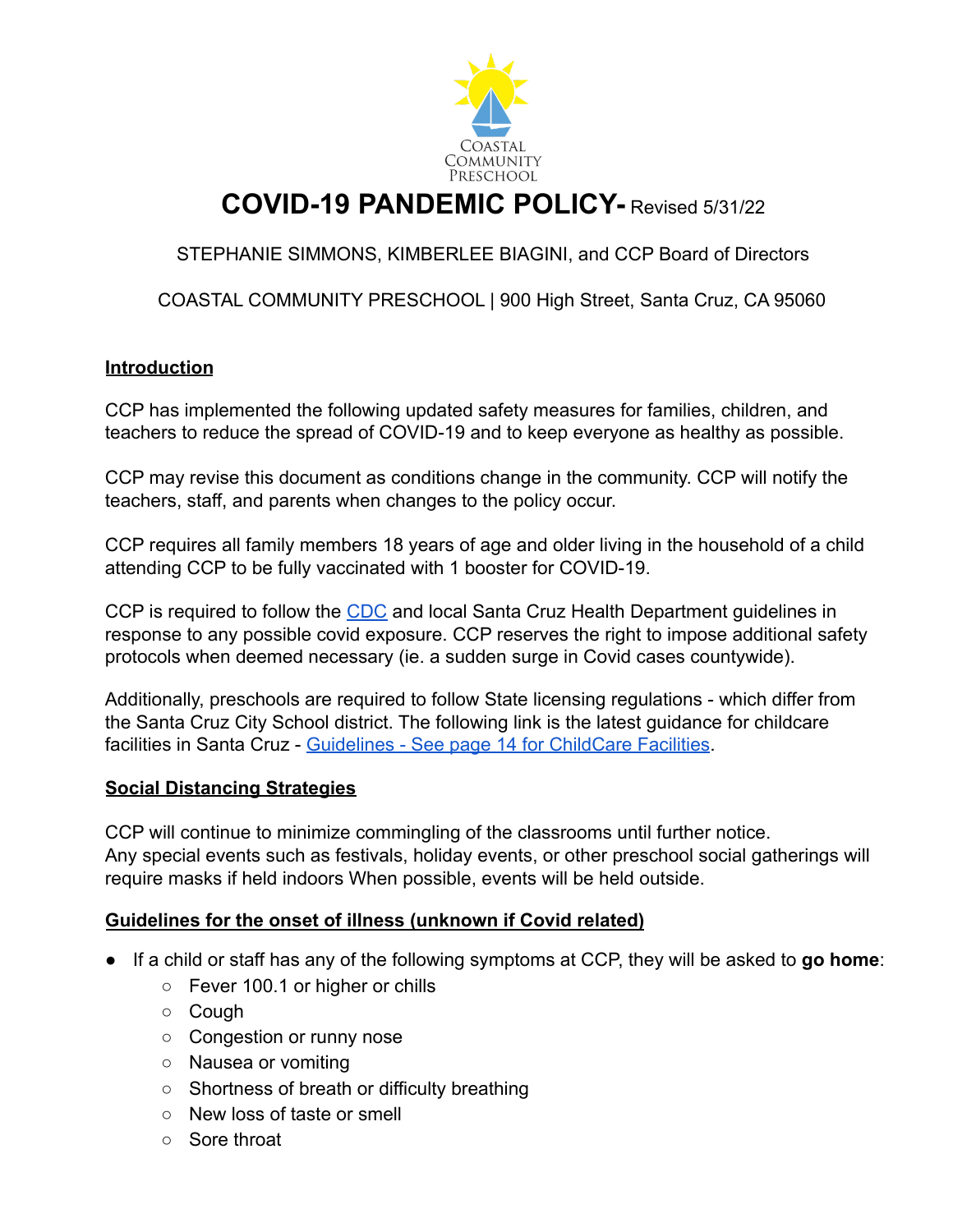- Diarrhea
- CCP will treat every symptom listed above as a possible risk for COVID-19 (per guidance from the CDC).
- If a child becomes sick during the day. A teacher will remove the child to a designated area and keep the child comfortable until the family can arrive. A second teacher will immediately call the child's family and request an immediate pick-up.
- Employees who have symptoms at the preschool will be immediately separated from other employees and children and be sent home.
- Children or employees who have symptoms while at home should stay home and notify the school.
- A child or employee may return to school after 2-5 days with a negative PCR COVID-19 test result **and no symptoms**.
- If a child or employee has allergies, they may return to preschool with a note from their physician documenting their allergy.
- **● Refer to your [parent handbook](https://www.coastalcommunitypreschool.org/wp-content/uploads/2022/06/CCP-PARENT-HANDBOOK-May-2022-updated.pdf) for guidance regarding illnesses not related to Covid.**

### **Guidelines for close contact with a person with COVID-19**

Per the [CDC,](https://www.cdc.gov/coronavirus/2019-ncov/community/schools-childcare/child-care-guidance.html) close contact is someone who was within 6 feet of a person with COVID-19 for at least 15 minutes without wearing a mask. This usually includes household members, intimate contacts, and caregivers, but can include others.

CCP should be notified if a student or staff member has been in close contact with someone who has tested positive for Covid-19. This will allow CCP to notify classroom families of a possible exposure, allowing families to decide to attend school or not.

You should get tested if you've had close contact with someone who has COVID-19 symptoms or if you have symptoms.

- If you've had close contact with someone who has COVID-19, you should test 3-5 days after your exposure, even if you don't have symptoms. You should also wear a mask indoors in public for 10 days following exposure or until your test result is negative.
- If you have symptoms of COVID-19, you should get tested immediately and stay home and away from others.
- If your test result is positive, isolate at home depending on CDC guidance.
- If you are vaccinated and show no symptoms you can test on days 3-5 and can continue your daily routine.

## **Guidelines if a Child, Employee, or Member of a Child or Employee's household tests positive**

If a child, or employee tests positive for COVID-19 and has potentially exposed a classroom, CCP will report the confirmed case to the Santa Cruz County Department of Public Health/CDU and **follow their specific instructions**. Reporting guidelines can be found at the County of Santa Cruz Communicable Disease Unit [\(CDU](http://santacruzhealth.org/HSAHome/HSADivisions/PublicHealth/CommunicableDiseaseControl.aspx)).

● CCP will determine the date of exposure for the child or staff.